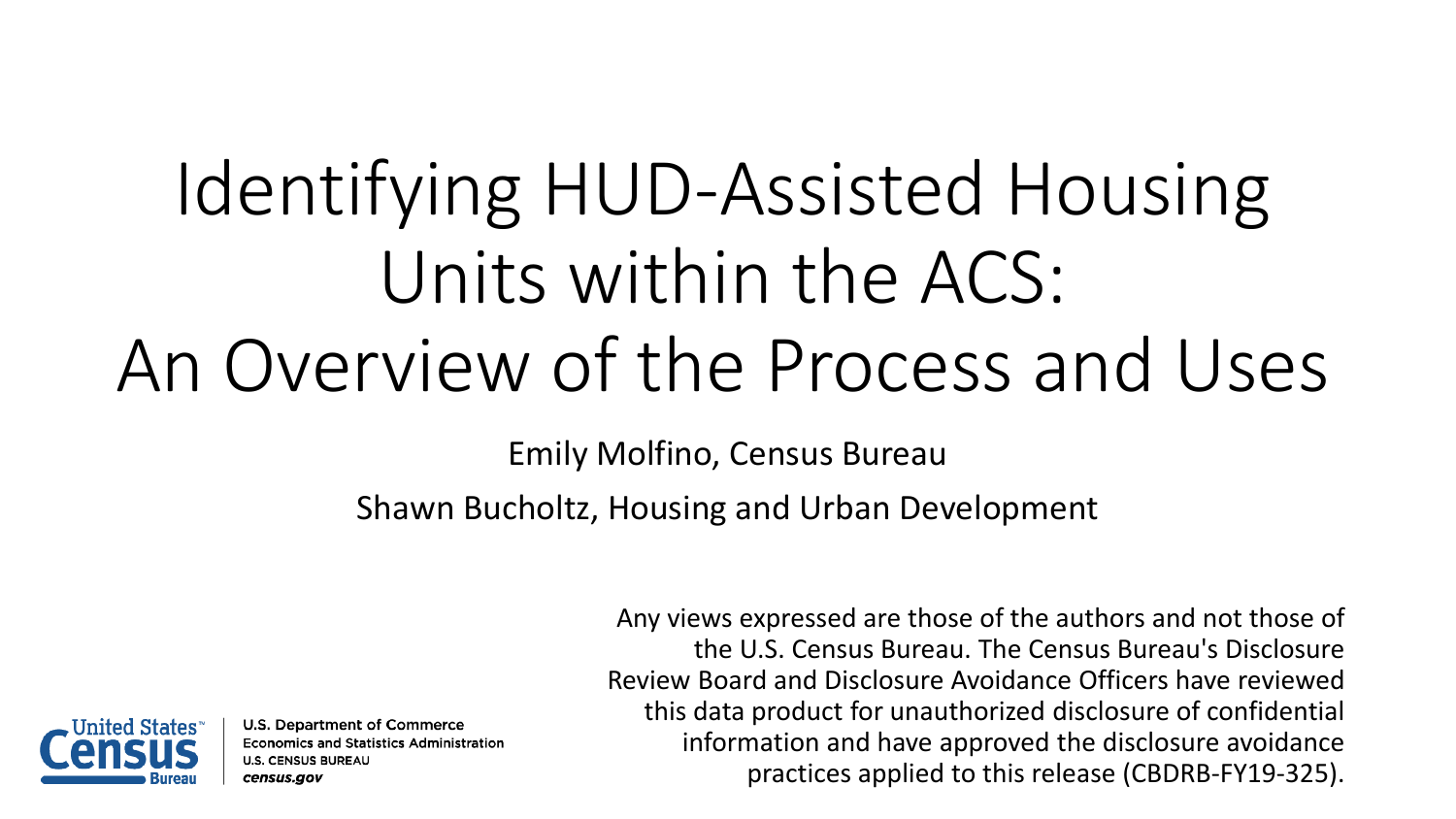### Background

- 4.6 million households receive HUD rental assistance.
- Limited information about HUD-assisted households.
- HUD has unit-level addresses for *most* of the HUD-assisted households.
- HUD has SSNs for *all* HUD-assisted household members.

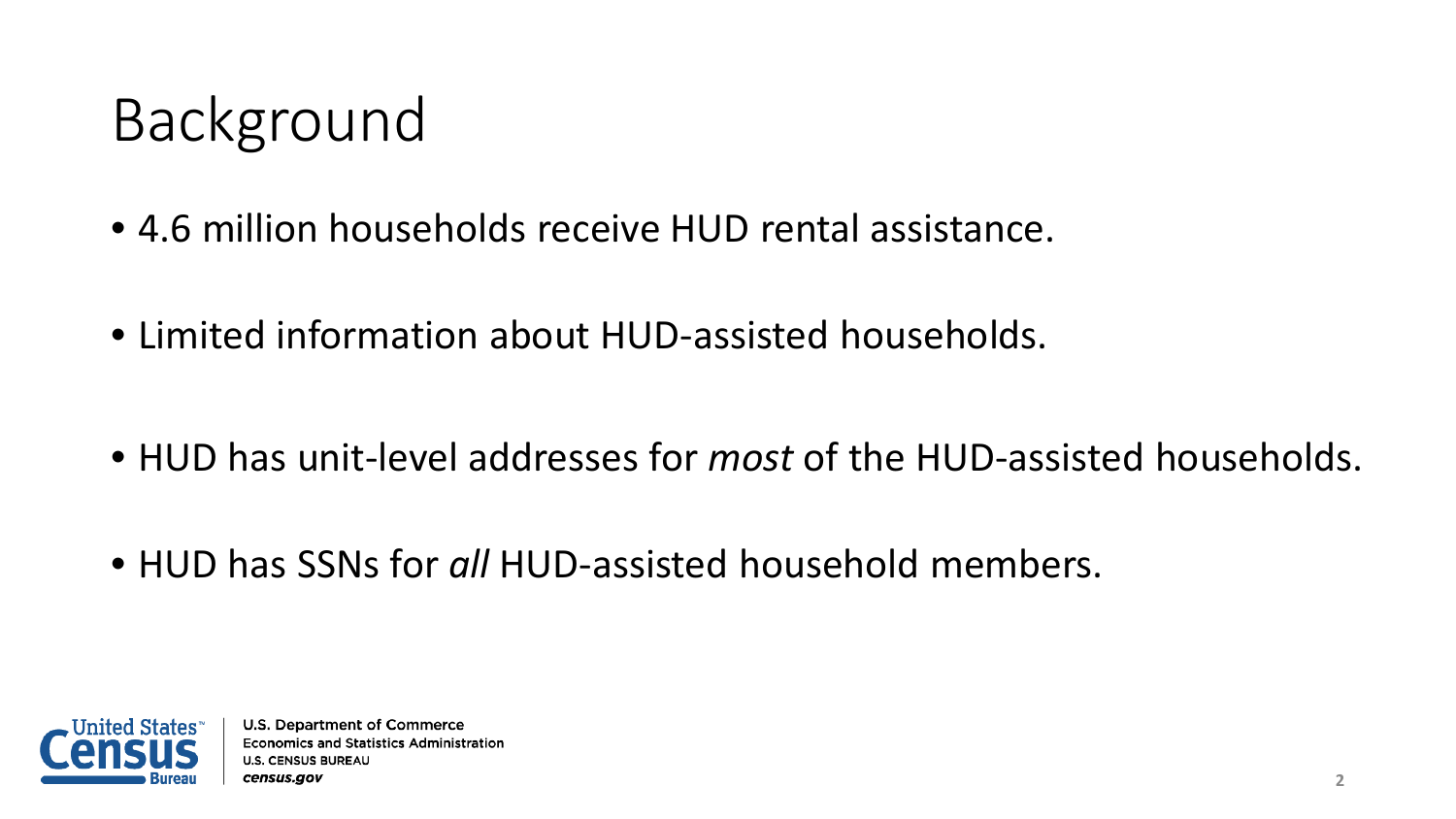#### Background

- We used HUD's address and SSN information to identify HUD-assisted households in the ACS.
- In each year of the ACS, we are able to identify approximately 70,000 interviewed ACS households as being HUD-assisted.
- By matching the two data sources, we can learn more about HUDassisted households without having to conduct expensive one-off surveys.

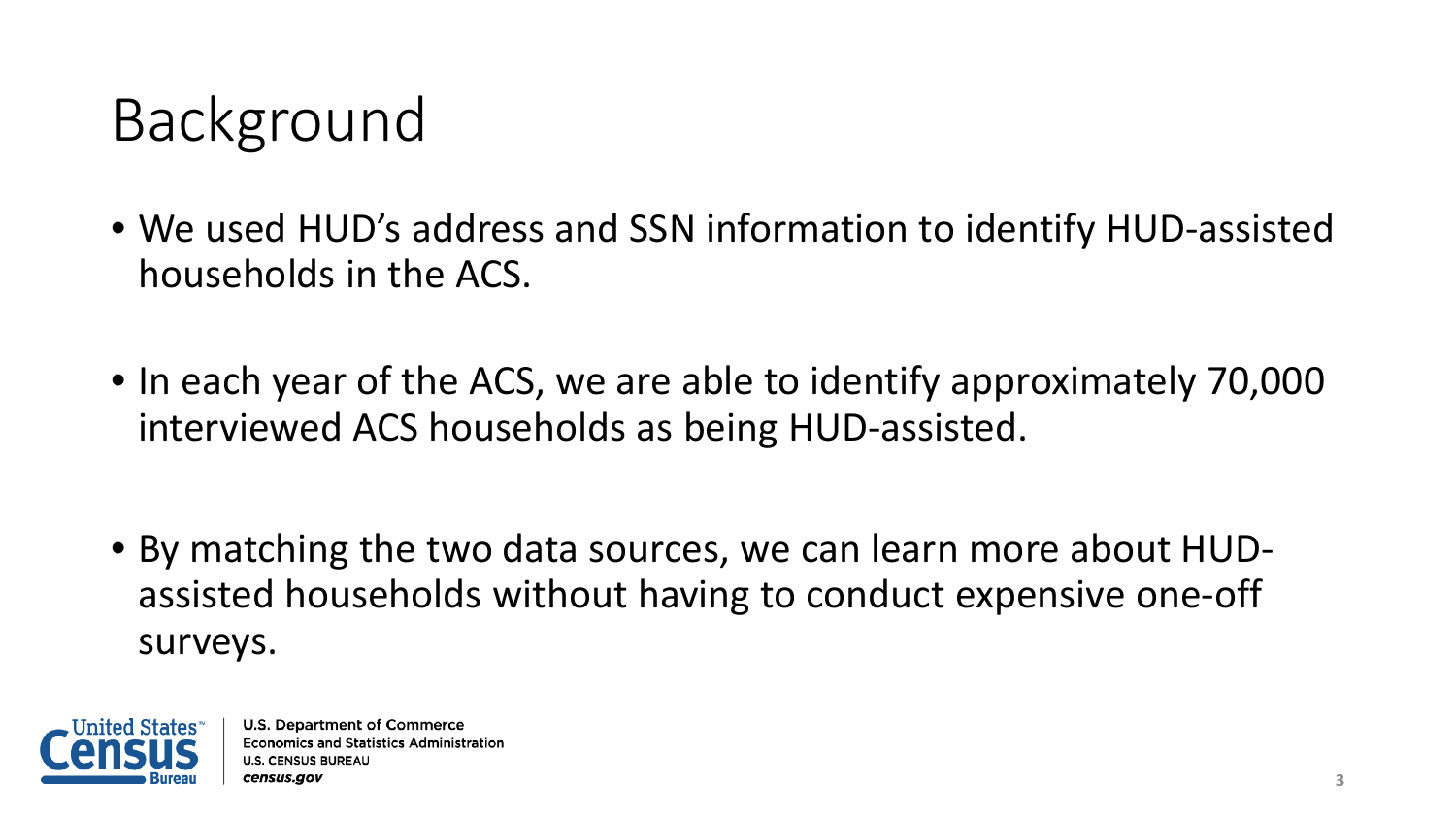#### **Outline**

- How did we perform the match?
- Did our matching process work?
- What have we learned from the matched data?
- How can you get access to the matched data?

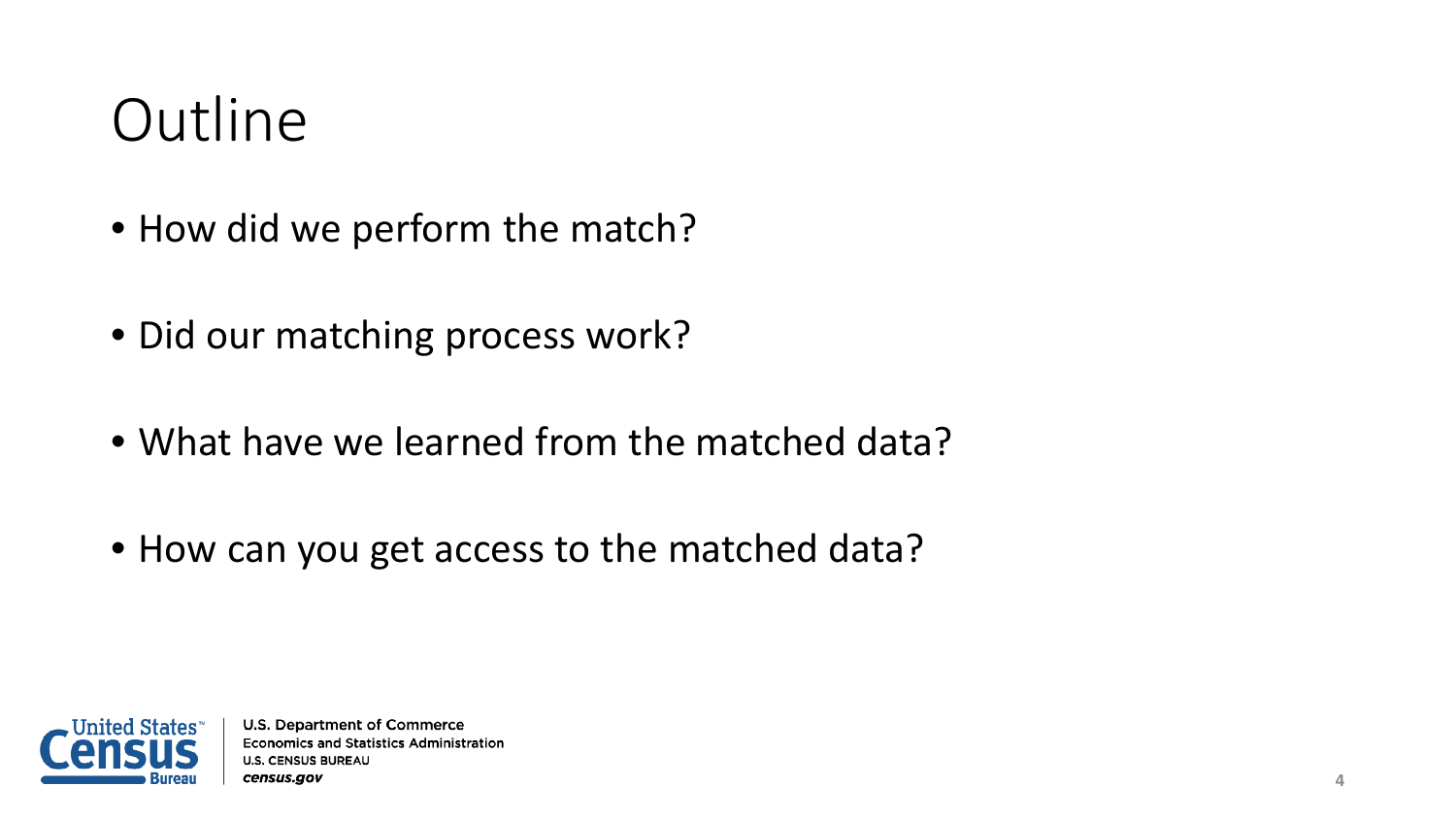- Traditional address matching
- Imputed unit-level address matching
- Person-level matching

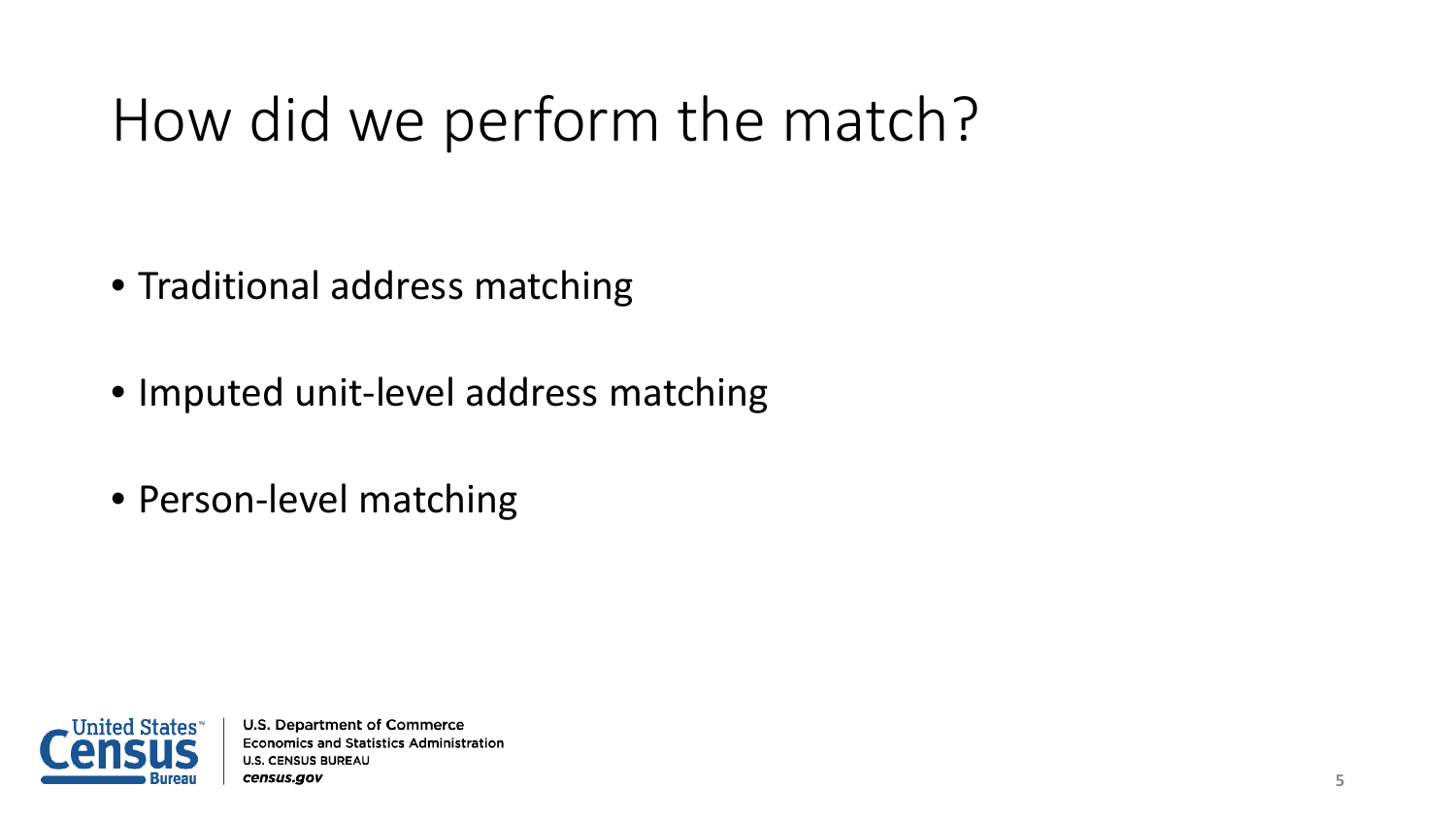Technique #1: Traditional address matching



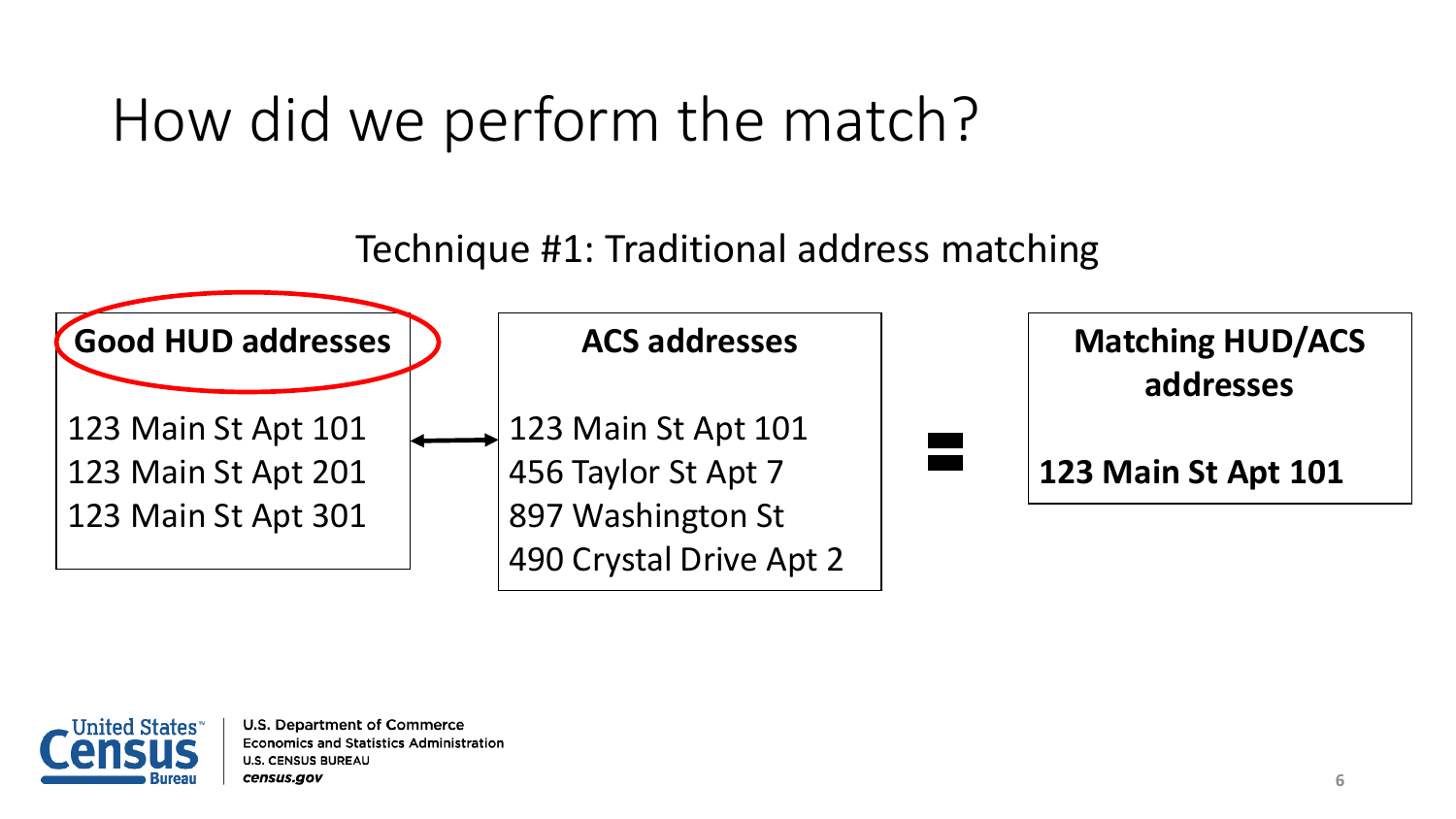Technique #2: "Imputed" unit-level address matching



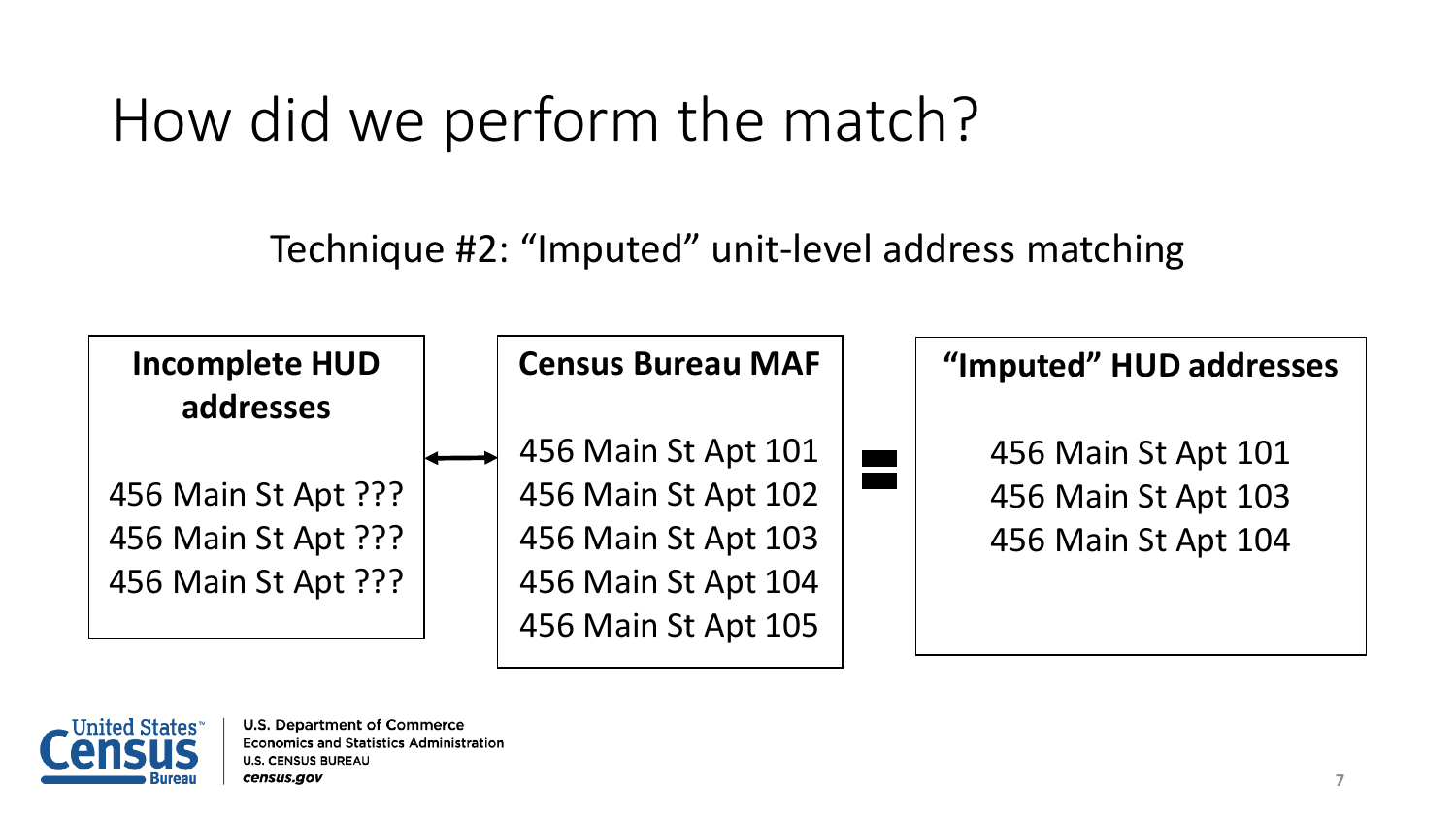Technique #3: Person-level matching



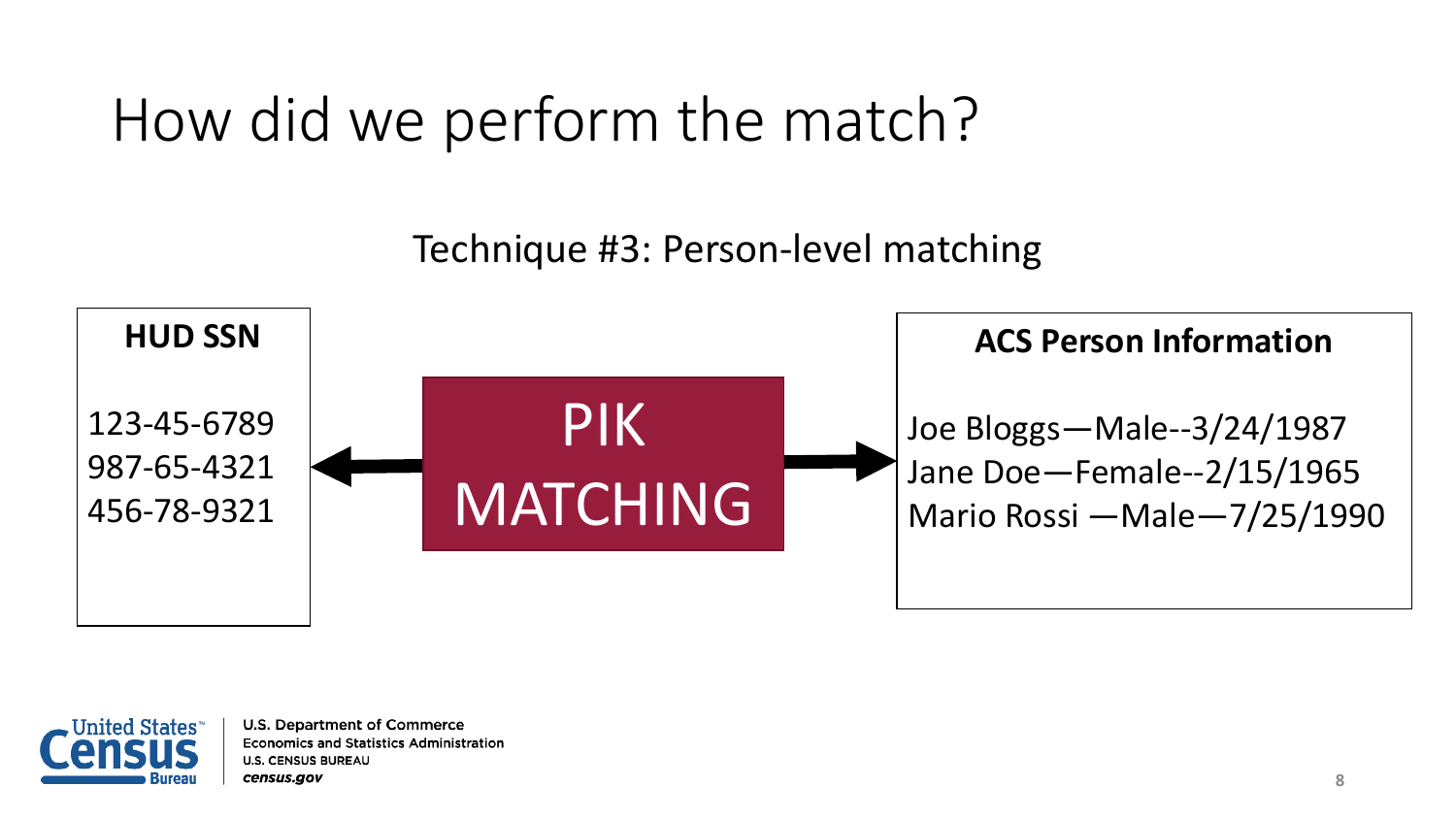#### Final Output

| <b>ACS Record ID</b> |  |  | <b>ACS Information   HUD Assisted?  </b> | <b>Additional HUD</b><br><b>Household Information</b> |  |  |  |  |
|----------------------|--|--|------------------------------------------|-------------------------------------------------------|--|--|--|--|
| 100001               |  |  | <b>Yes</b>                               |                                                       |  |  |  |  |
| 100002               |  |  | N <sub>O</sub>                           |                                                       |  |  |  |  |
| 100003               |  |  | N <sub>O</sub>                           |                                                       |  |  |  |  |
| 100004               |  |  | N <sub>O</sub>                           |                                                       |  |  |  |  |
| 100005               |  |  | <b>Yes</b>                               |                                                       |  |  |  |  |

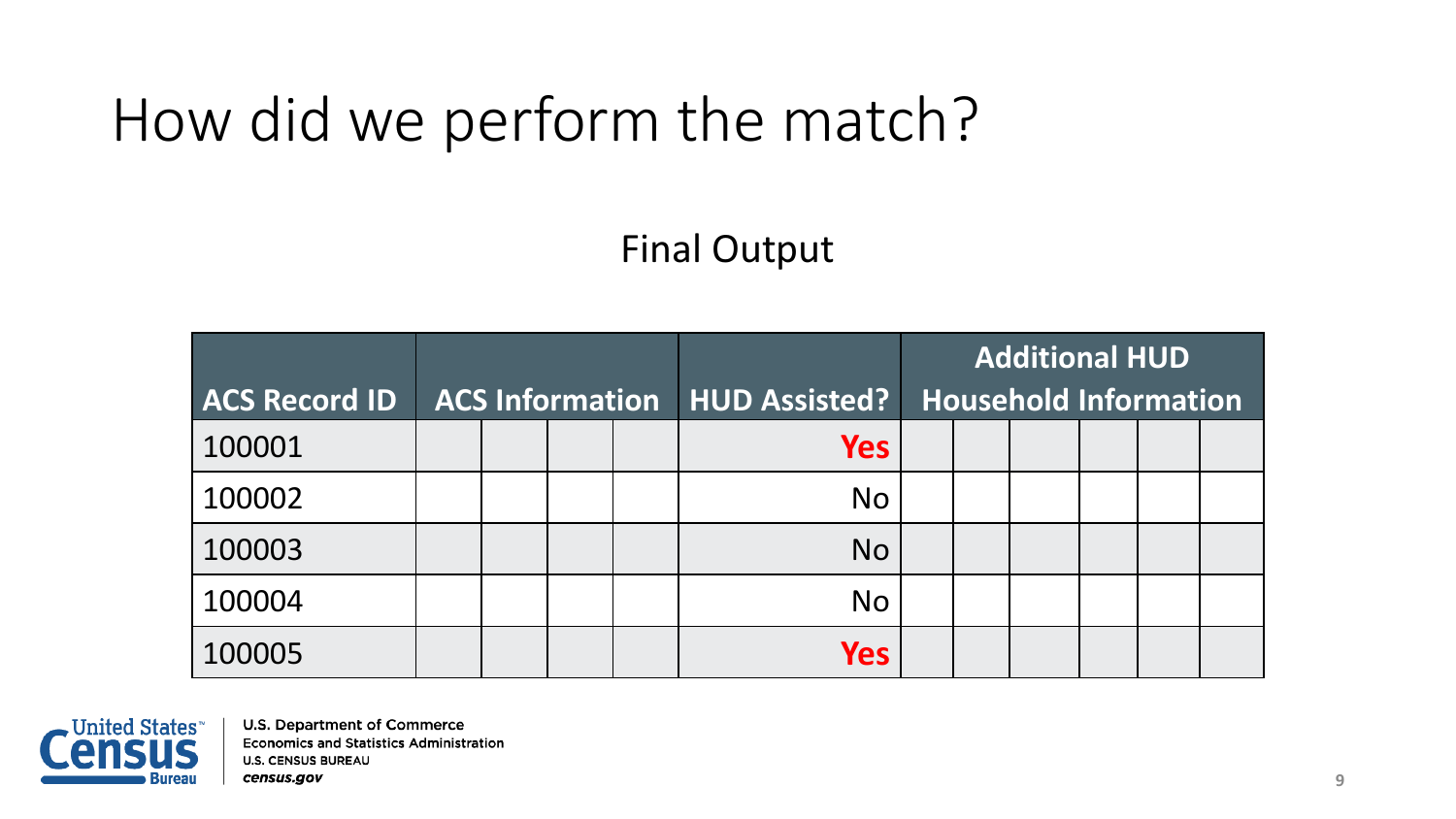- "Imputed" nature of match means errors may occur.
- We measure success with two metrics.

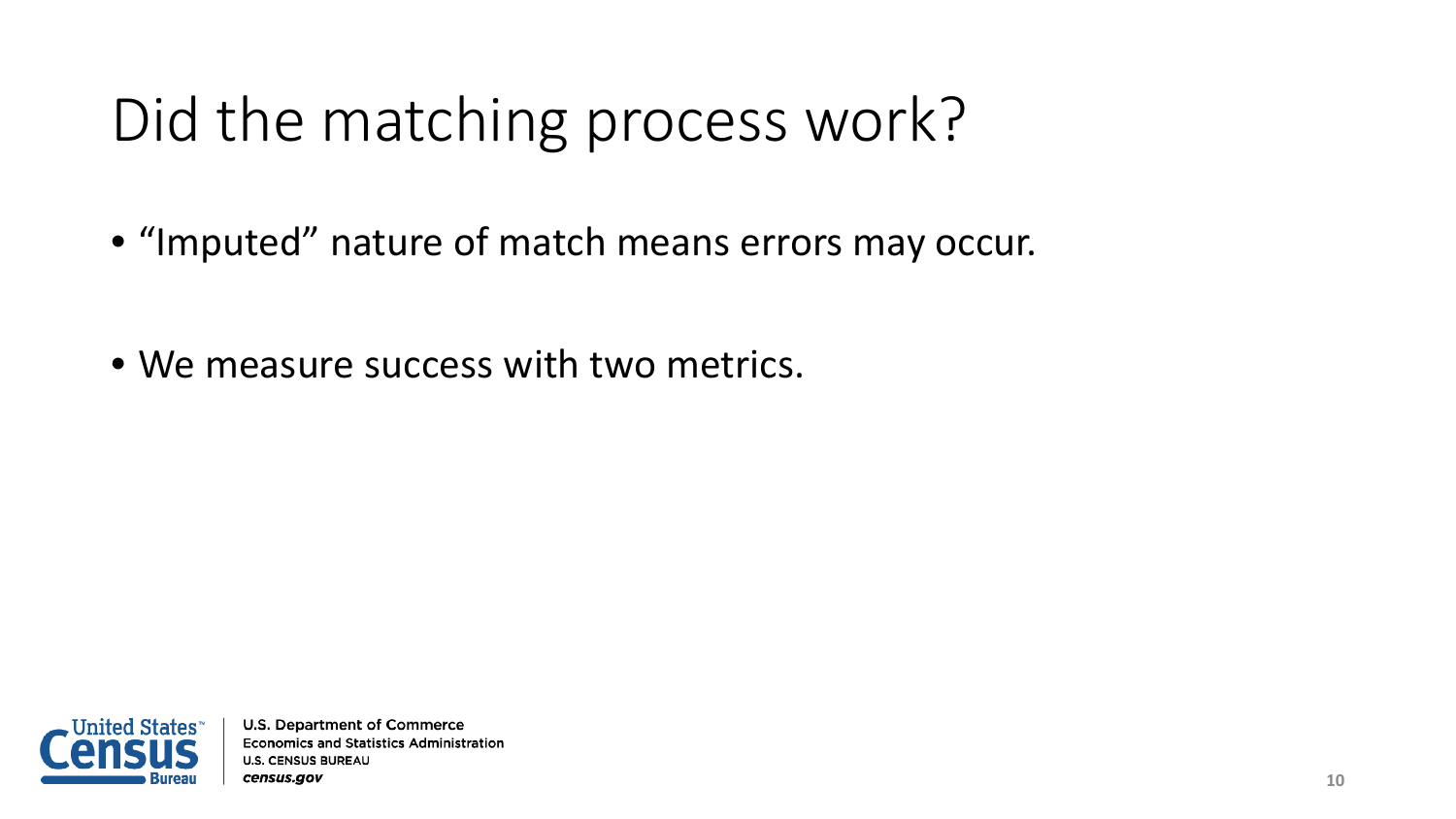• Global totals agreement: Compare *true* counts of HUD-assisted households to ACS-weighted counts of HUD-assisted households.

| <b>Process</b>                                                   | <b>2017 Count</b> |  |
|------------------------------------------------------------------|-------------------|--|
| Step 1: HUD records provided to Census                           | 4,740,000         |  |
| Step 2: HUD records are matched to the ACS, leading              |                   |  |
| to ACS cases being flagged as HUD-assisted                       | $^{\sim}70,000$   |  |
| Step 3: Calculate the ACS-weighted estimate of HUD-<br>4,580,000 |                   |  |
| assisted households                                              |                   |  |



**U.S. Department of Commerce Economics and Statistics Administration U.S. CENSUS BUREAU** census.gov

96.6%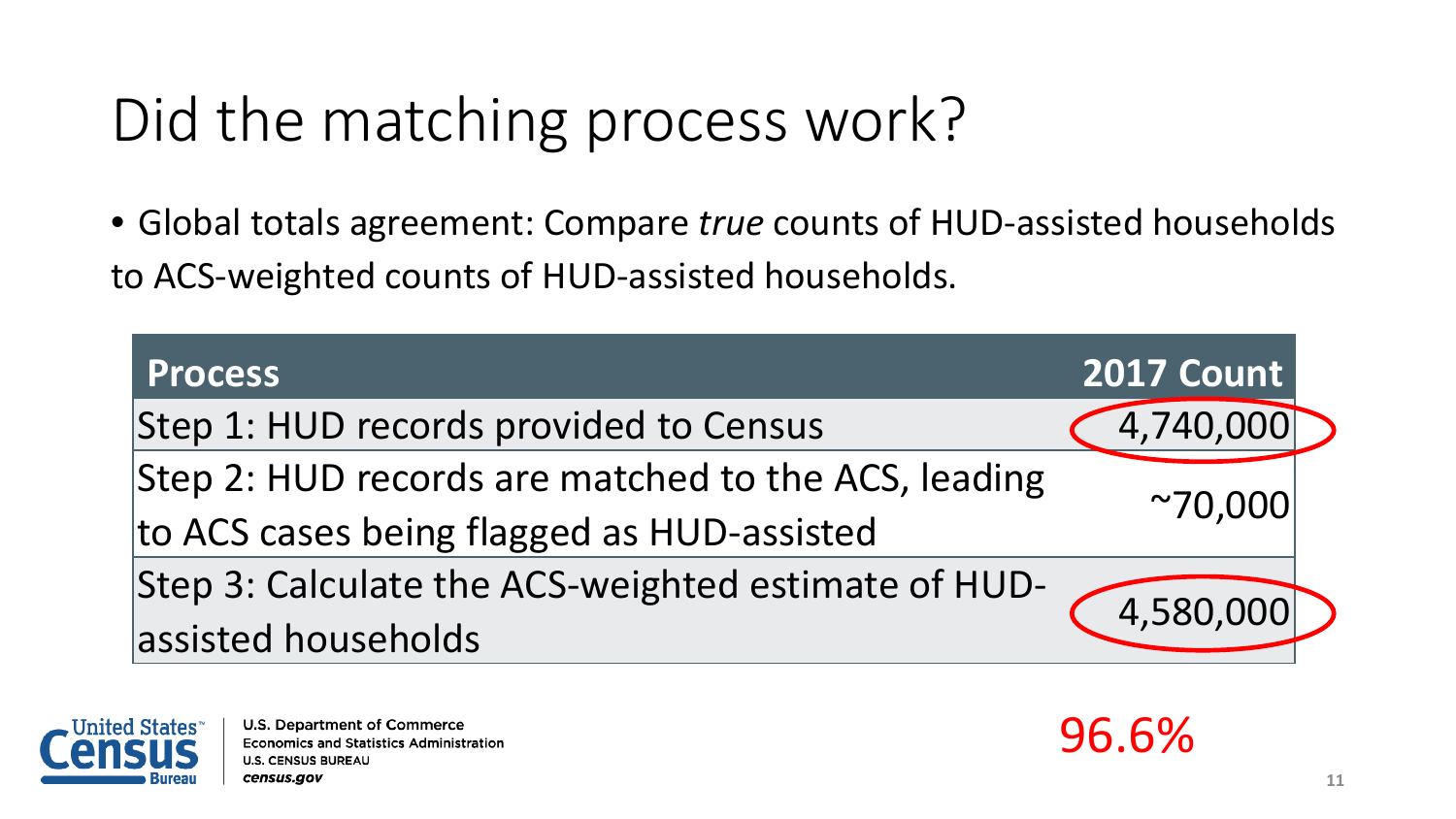|      | <b>ACS-weighted</b> |  |  |  |  |
|------|---------------------|--|--|--|--|
|      | estimate of HUD-    |  |  |  |  |
| Year | assisted households |  |  |  |  |
| 2011 | 96.9%               |  |  |  |  |
| 2012 | 98.1%               |  |  |  |  |
| 2013 | 96.6%               |  |  |  |  |
| 2014 | 97.9%               |  |  |  |  |
| 2015 | 97.9%               |  |  |  |  |
| 2016 | 96.8%               |  |  |  |  |
| 2017 | 96.6%               |  |  |  |  |



**Economics and Statistics Administration U.S. CENSUS BUREAU** census.gov

**2017** 96.6 Note: MOEs were not calculated for the U.S. Department of Commerce ACS weighted estimates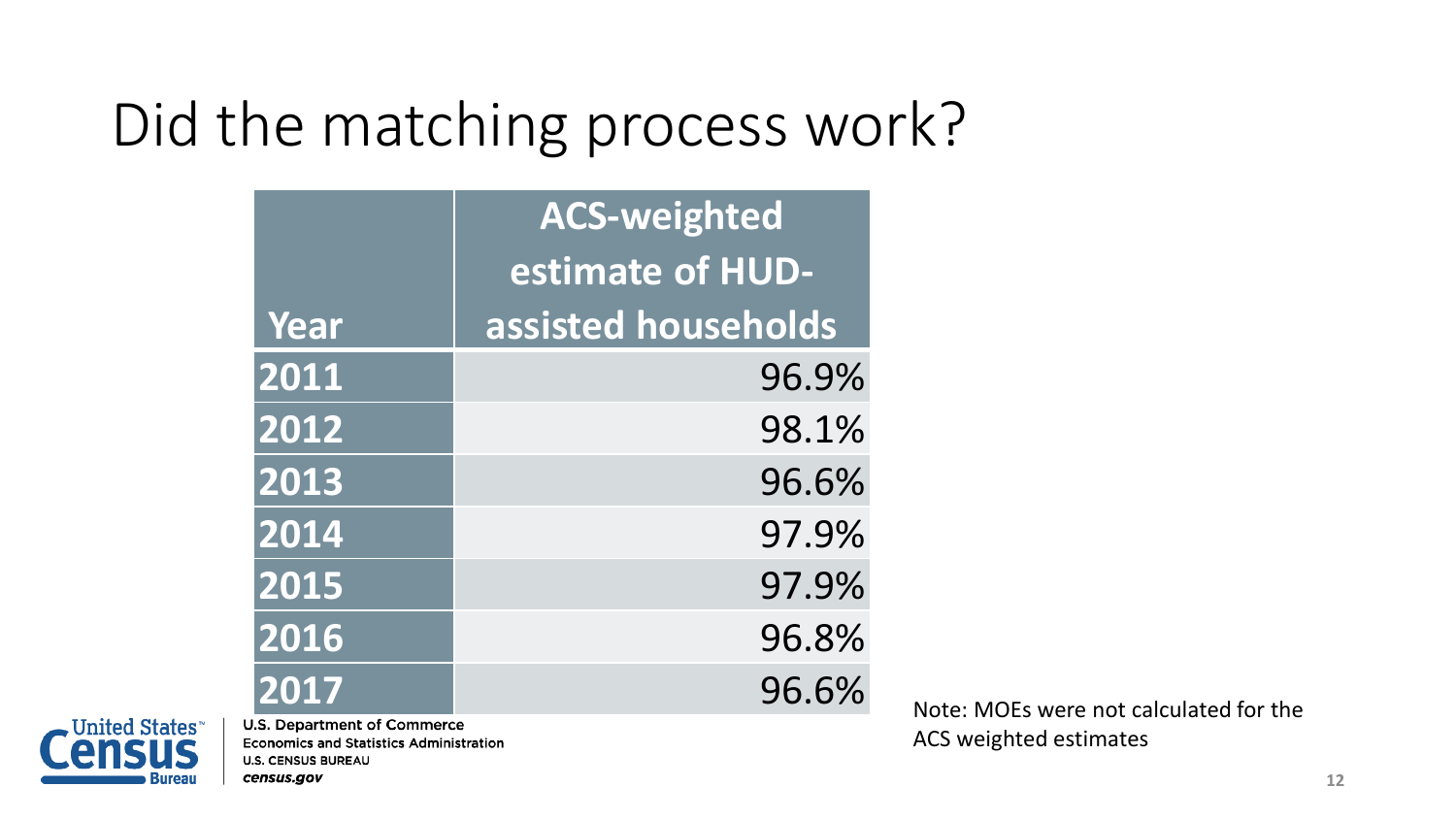• Record-level agreement: Calculate record-level agreement rates between common attributes

| <b>HUD</b>      | <b>ACS</b>     |  |
|-----------------|----------------|--|
| <b>Bedrooms</b> | bedrooms       |  |
| $\overline{2}$  | $\overline{2}$ |  |
| 3               | $\overline{2}$ |  |
| $\overline{2}$  | 3              |  |
| 1               |                |  |
| 3               | 3              |  |

| In Common attribute               | <b>Agreement Rate</b> |
|-----------------------------------|-----------------------|
| Number of Bedrooms (+/- 1 room)   | 95.2%                 |
| Householder Age (+/- 2 years)     | 85.0%                 |
| Presence of Child under 17        | 93.3%                 |
| <b>Census Tract</b>               | 90.2%                 |
| Oldest House Member (+/- 2 years) | 82.5%                 |

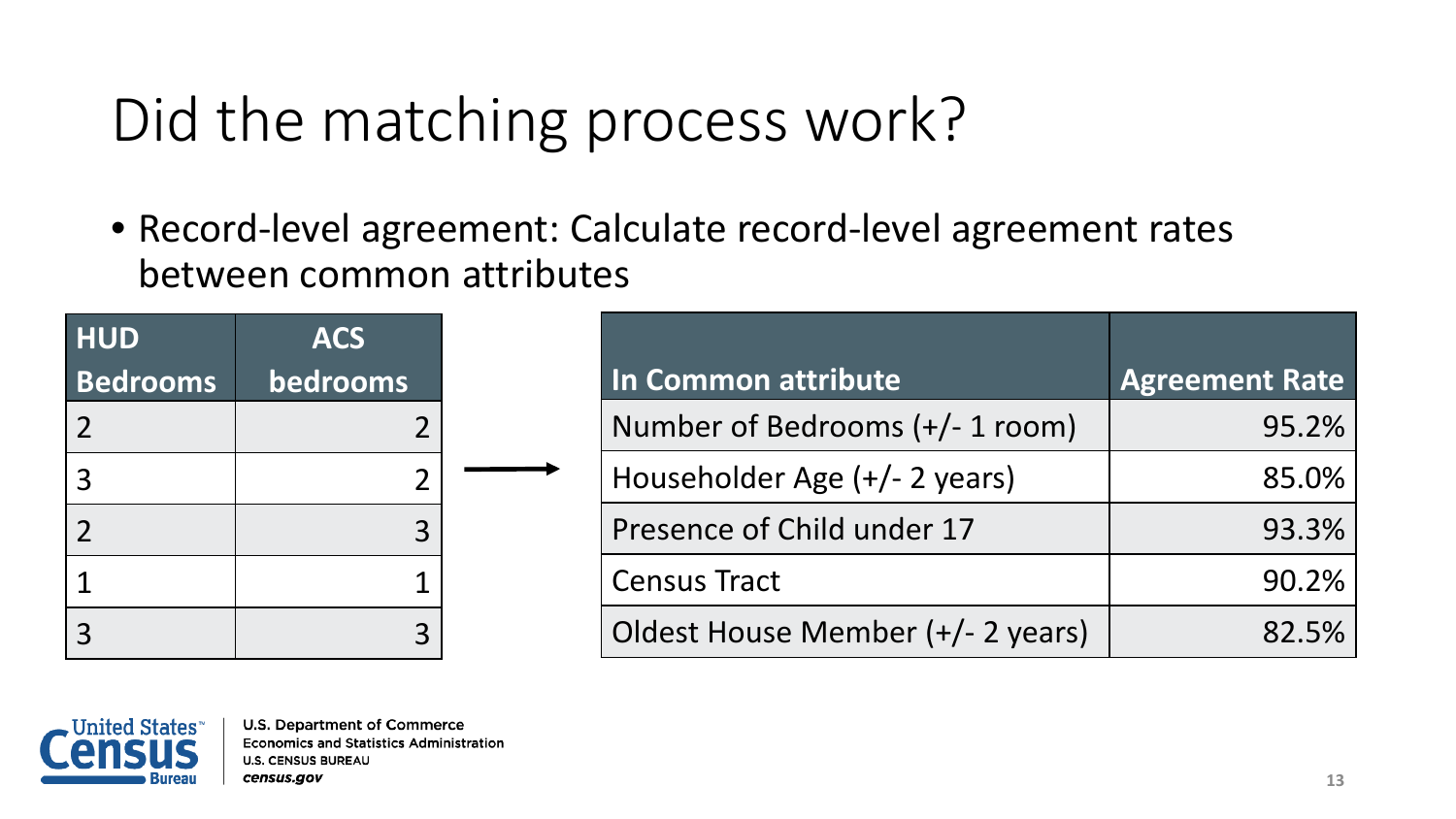• Metric 2: Calculate record-level agreement rates between common attributes

|                                        | <b>Share of</b> |  |  |
|----------------------------------------|-----------------|--|--|
| <b>Common attribute agreement</b>      | matched records |  |  |
| No agreement in five common attributes | 0.3%            |  |  |
| 1 out of 5 common attributes are equal | 1.3%            |  |  |
| 2 out of 5 common attributes are equal | 4.7%            |  |  |
| 3 out of 5 common attributes are equal | 10.8%           |  |  |
| 4 out of 5 common attributes are equal | 11.9%           |  |  |
| 5 out of 5 common attributes are equal | 71.2%           |  |  |

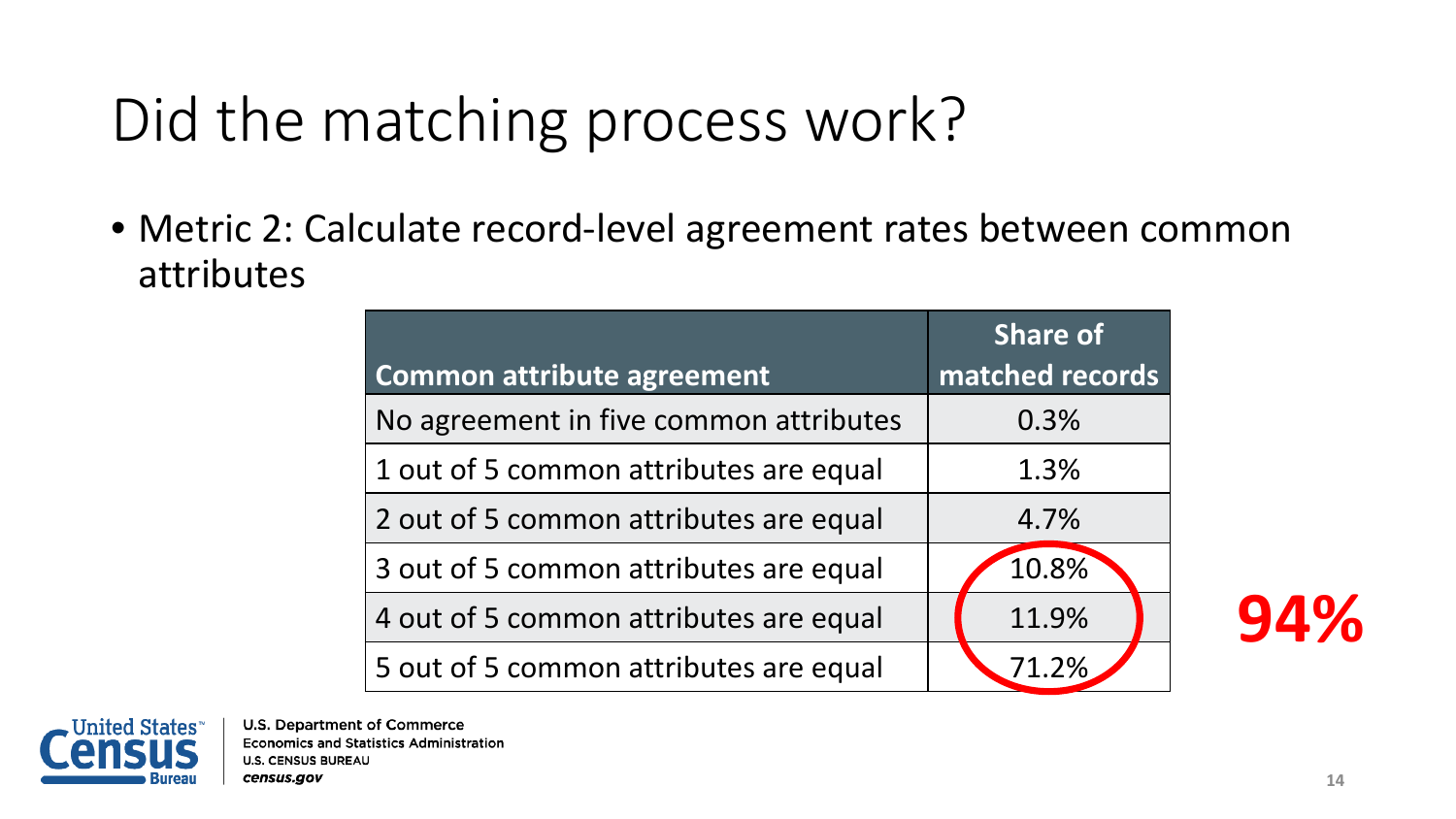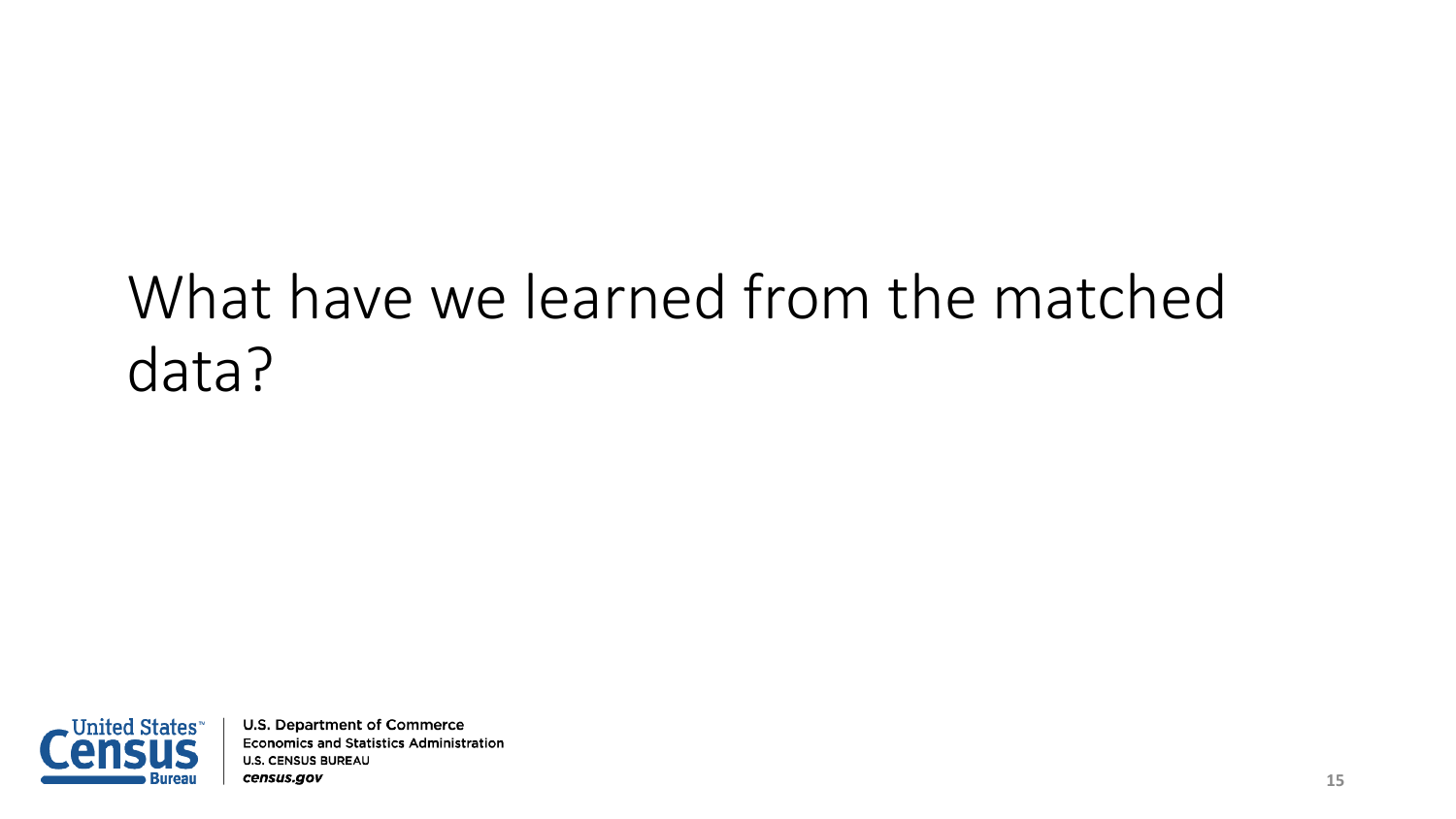- What we knew: HUD-VASH program houses approximately 78,000 veterans in HUD-assisted housing.
- What we learned: Approximately 210,000 additional veterans live in HUD-assisted housing.



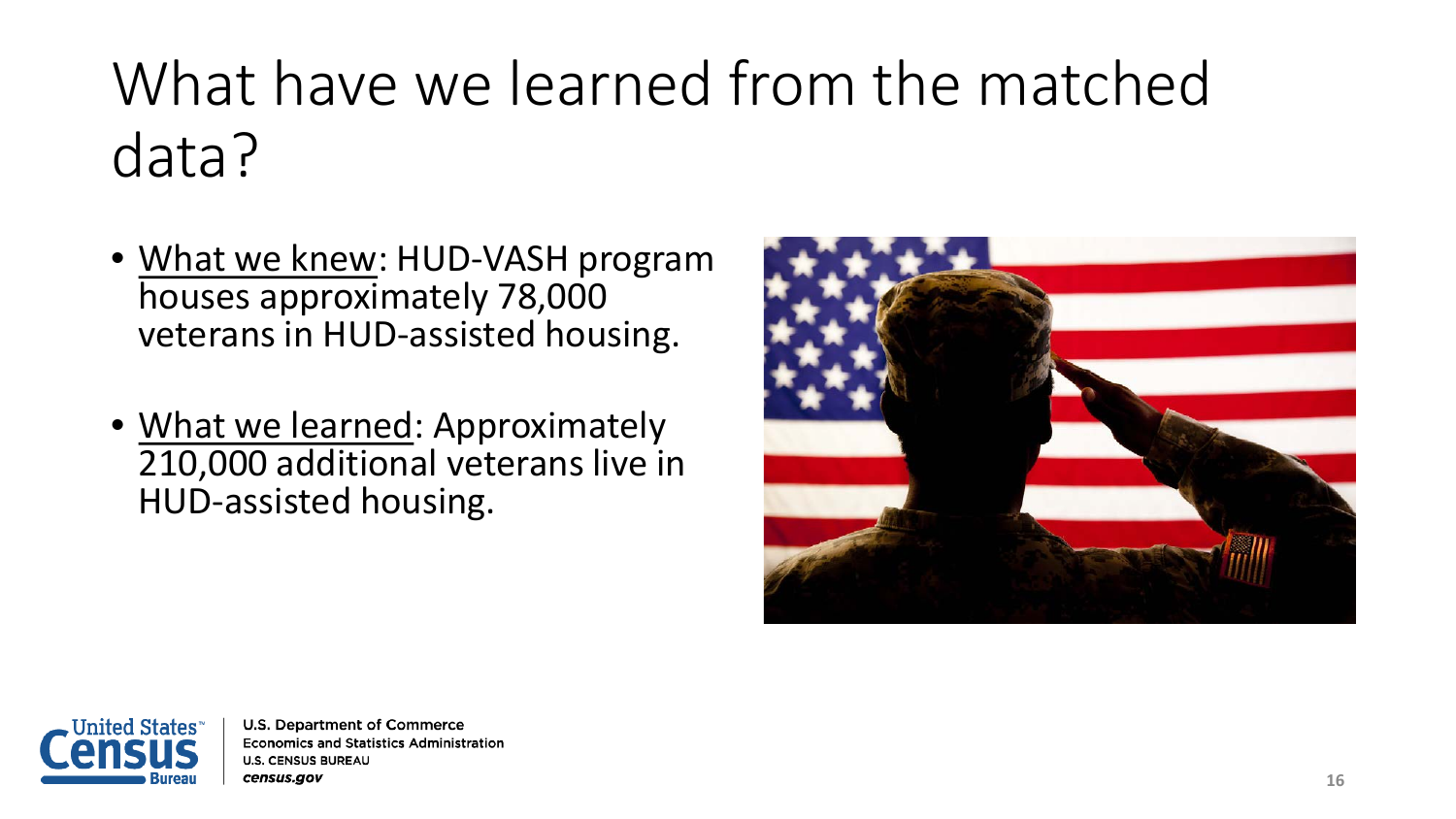- What we knew: Approximately 200,000 HUD-assisted households are headed by a person of AAPI descent.
- What we learned: Approximately 55,000 HUD-assisted households include a person of Chinese descent.



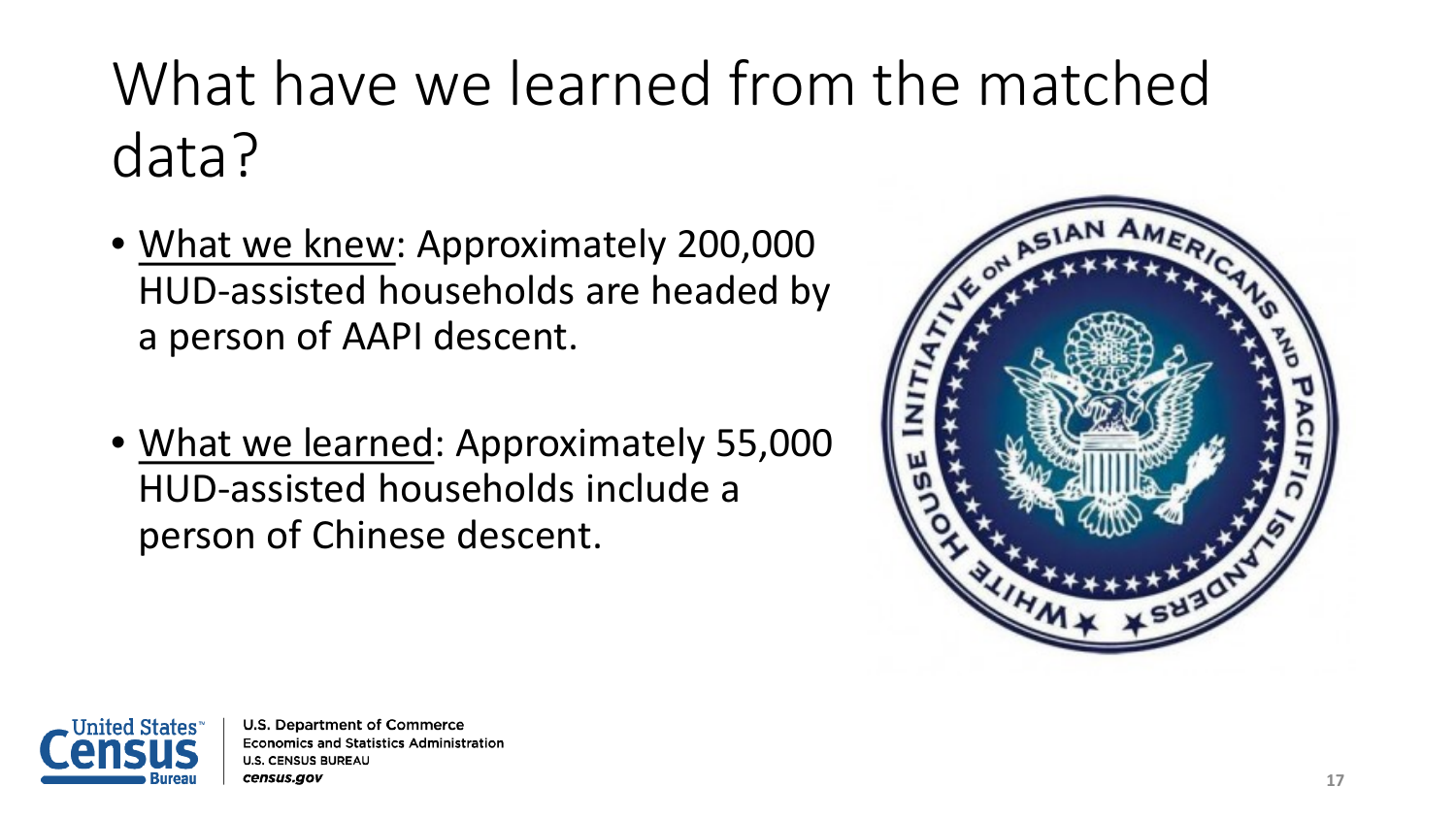- What we knew: Nothing!
- What we learned: In 2014, approximately 54 of HUD-assisted households had access to high-speed internet at home.
- What we learned: In 2014, approximately 54 of HUD-assisted households had a desktop or laptop at home.



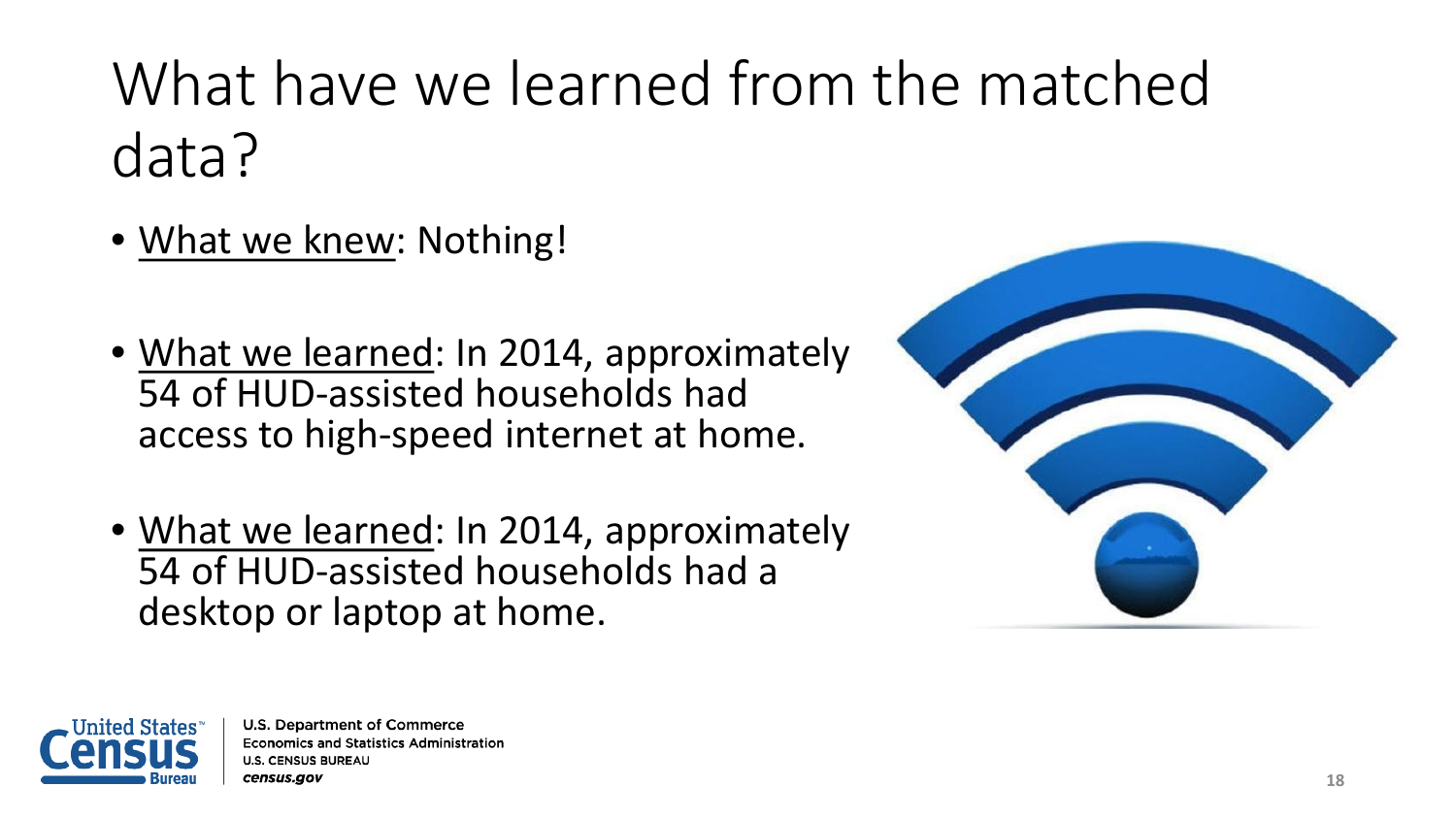#### Access

- Access to the ACS/HUD internal use files is available to researchers through a Census Bureau Research Data Center (RDC) who obtain Special Sworn Status and approval for their project.
- https://www.census.gov/ces/pdf/Research Proposal Guidelines.pdf
- All estimates produced from the ACS/HUD IUFs must go through Census Bureau disclosure review.

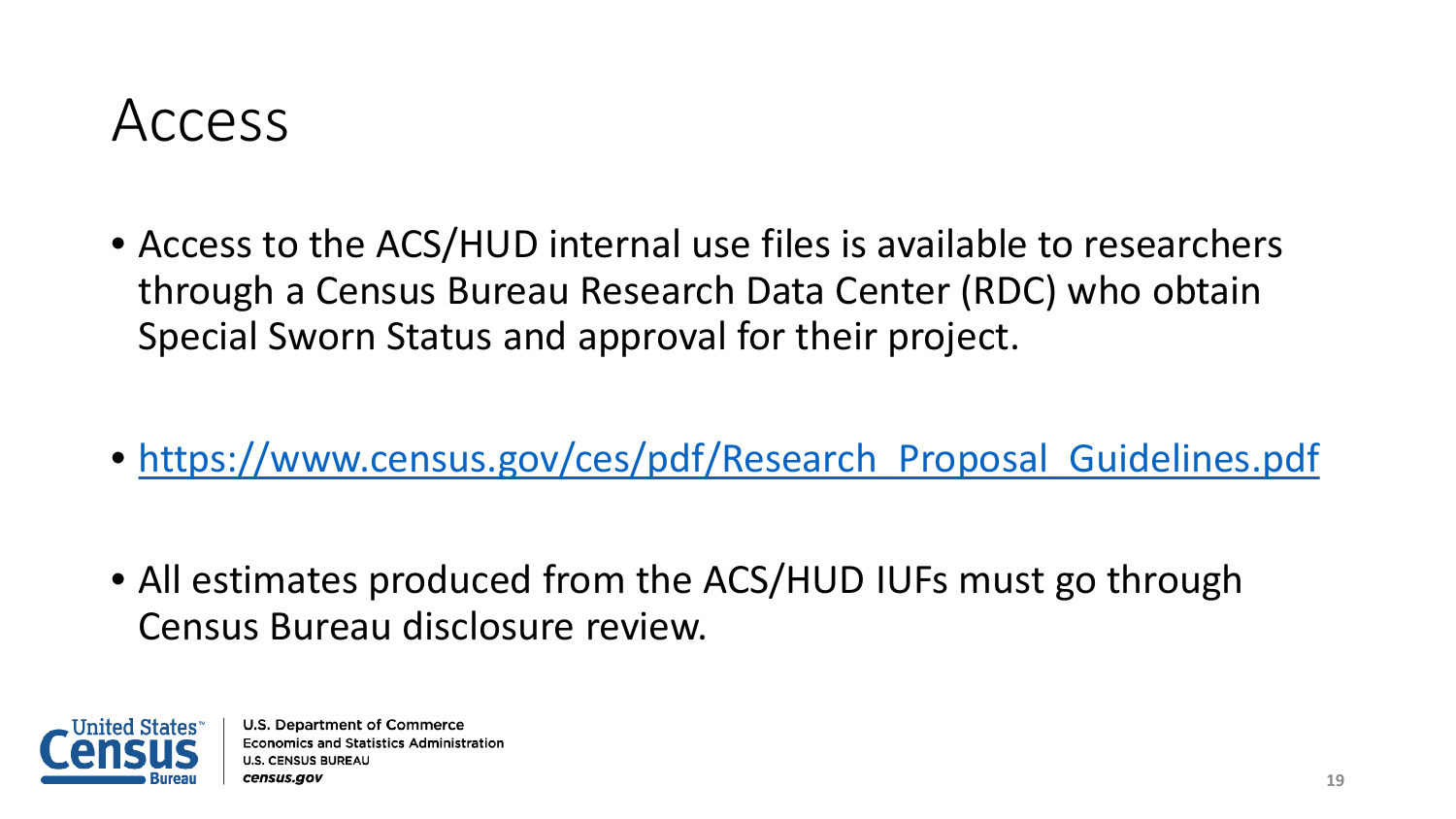#### Thank you

#### Emily Molfino Emily.Molfino@census.gov

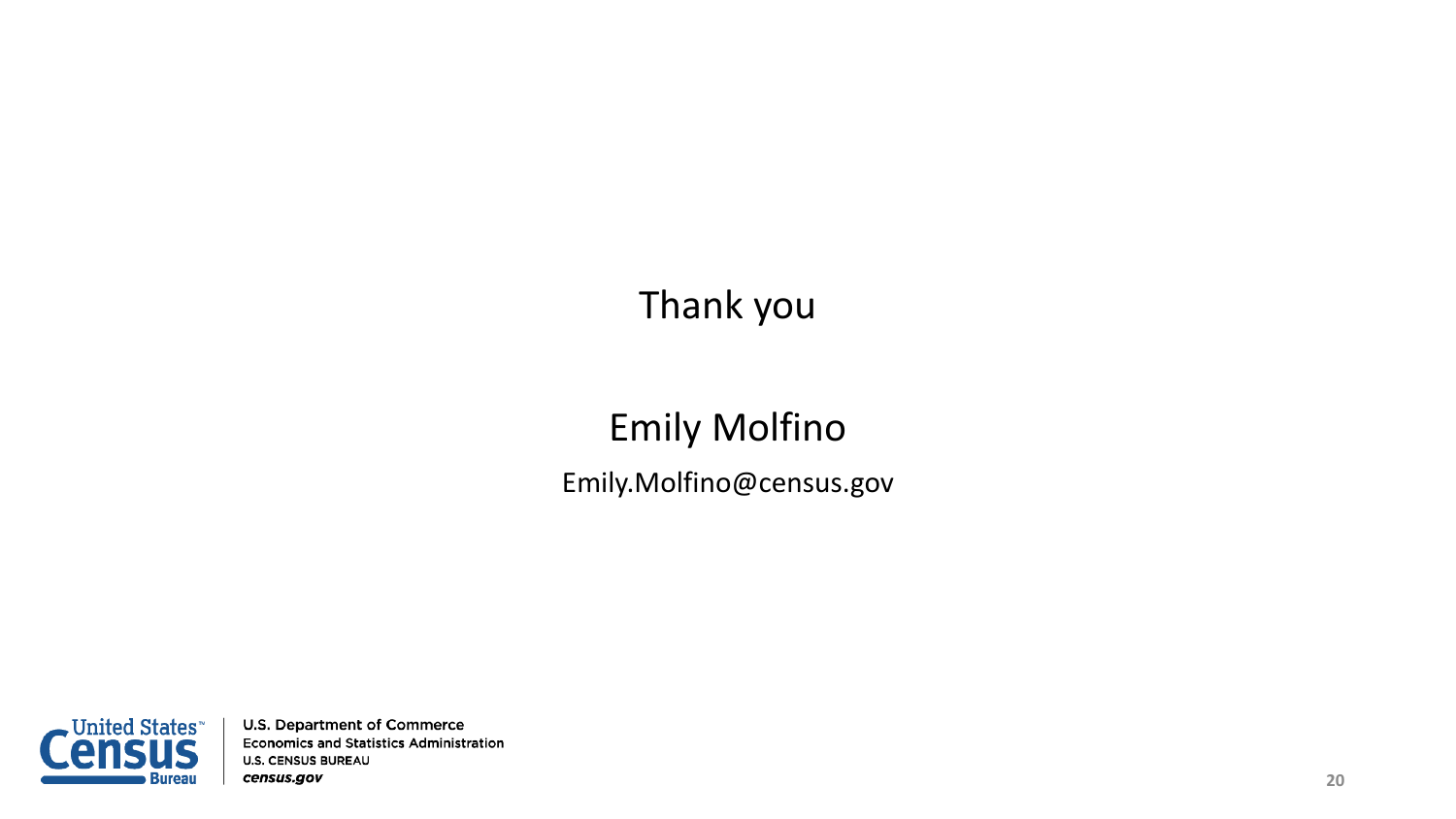## Appendix A: Full Weighted Estimate Comparison

| Year | <b>Metric</b>                                         | <b>All HUD Programs</b> | <b>Public Housing</b> | <b>HVCP</b> | <b>PBRA</b> |
|------|-------------------------------------------------------|-------------------------|-----------------------|-------------|-------------|
|      | HUD records provided to Census                        | 4,770,000               | 1,050,000             | 2,200,000   | 1,510,000   |
|      | 2011 ACS-weighted estimate of HUD-assisted households | 4,620,000               | 1,030,000             | 2,190,000   | 1,390,000   |
|      | ACS estimate as share of HUD records                  | 96.9%                   | 98.1%                 | 99.5%       | 92.1%       |
|      | HUD records provided to Census                        | 4,710,000               | 1,050,000             | 2,210,000   | 1,440,000   |
|      | 2012 ACS-weighted estimate of HUD-assisted households | 4,620,000               | 1,040,000             | 2,210,000   | 1,360,000   |
|      | ACS estimate as share of HUD records                  | 98.1%                   | 99.0%                 | 100.0%      | 94.4%       |
|      | HUD records provided to Census                        | 4,720,000               | 1,040,000             | 2,190,000   | 1,480,000   |
|      | 2013 ACS-weighted estimate of HUD-assisted households | 4,560,000               | 1,040,000             | 2,140,000   | 1,390,000   |
|      | ACS estimate as share of HUD records                  | 96.6%                   | 100.0%                | 97.7%       | 93.9%       |
|      | HUD records provided to Census                        | 4,700,000               | 1,050,000             | 2,190,000   | 1,460,000   |
|      | 2014 ACS-weighted estimate of HUD-assisted households | 4,600,000               | 1,070,000             | 2,120,000   | 1,400,000   |
|      | ACS estimate as share of HUD records                  | 97.9%                   | 101.9%                | 96.8%       | 95.9%       |

Note: MOEs were not calculated for the ACS weighted estimates.